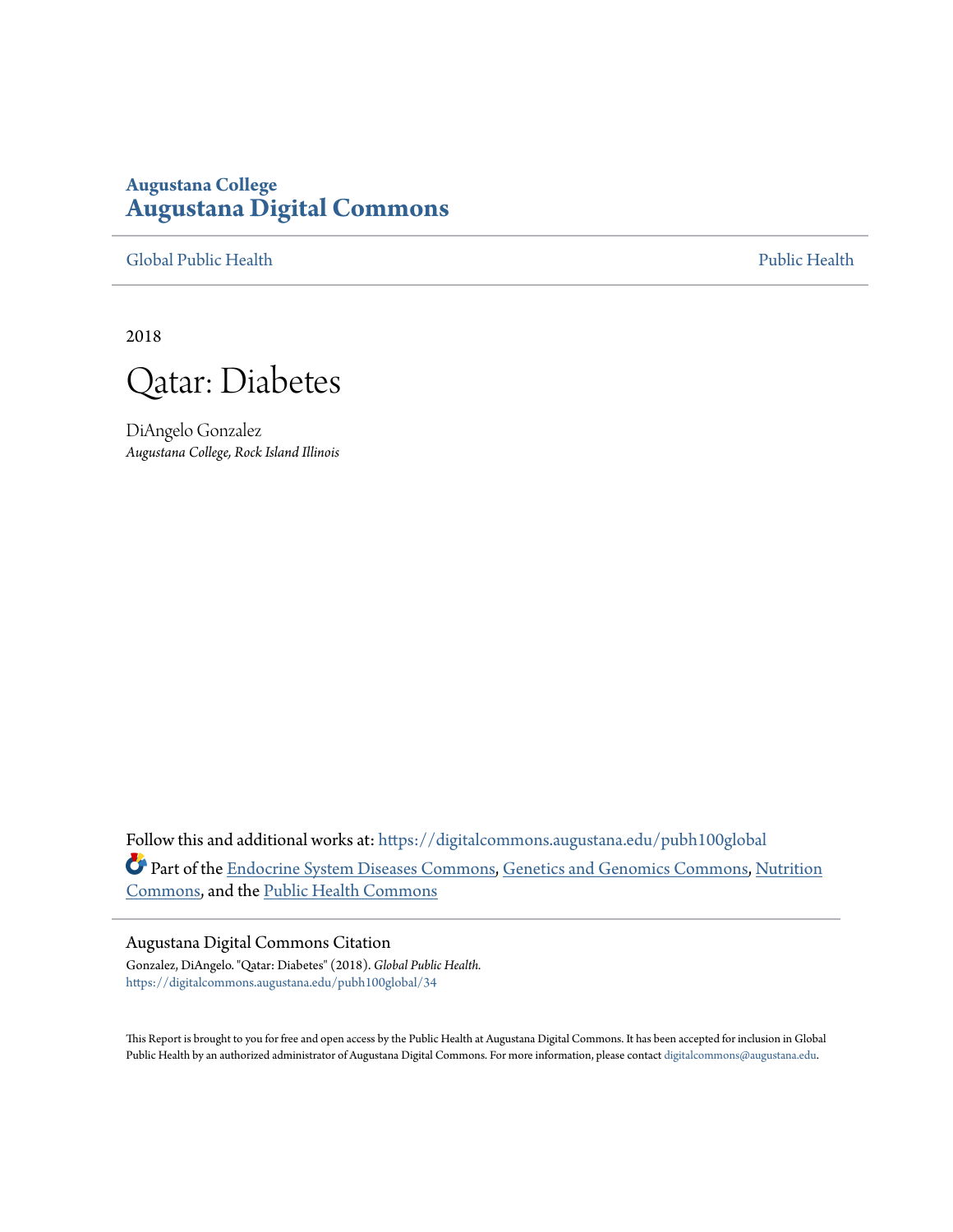# State of Qatar

# PUBLIC HEALTH BRIEF (PUBH100) DIANGELO GONZALEZ

#### **About the Nation:**

Information from the Central Intelligence Agency



Image: Central Intelligence Agency, 2018

Location: Qatar is located on a peninsula in the Middle East which borders the Persian Gulf and Saudi Arabia. Population: 2,314,307

Ethnic Groups: Non-Qatari (88.4%), Qatari (11.6%) Religious Groups: 67.7% Muslim, 13.8% Christian, 13.8% Hindu, 3.1% Buddhist, 15.4% other. Political Structure: The State of Qatar is a constitutional monarchy, led by Amir Tamim bin Hamad Al Thani. This government allows for hereditary rule and disallows for the citizens to vote for a change in their government. The Legislative Branch consists of an Advisory Council with 35 members. The Judicial Branch has Supreme Court which consists of 9 members. The Executive Branch is led by the Amir, Tamim bin Hamad Al Thani. The Amir appoints all positions in both the Legislative

and Judicial branches. Furthermore, political parties are banned Major Challenges Faced by Qatar: The state of Qatar,

although extremely wealthy due to their booming oil and natural gas industry, has many problems.

Currently, the nation is rated by the Central Intelligence

Agency (CIA) as being on the Tier 2 Watch List. Qatar does not meet the minimum standards to eradicate human trafficking. Furthermore, since the majority of the country's citizens are people from other countries, there are many migrants willing to work for very low wages that often result in poor working conditions, debt, abuse, etc. Moreover, Qatar has seen at least three cases of Middle Eastern Respiratory Syndrome outbreaks since 2016. The most prominent issue, however, is diabetes. **About the public health problem:** 

- Type II Diabetes is a disease in which the body is unable to regulate its blood glucose levels. This inability is caused by the lack of insulin production in the body (American Diabetes Association).
- A study that looked into prevention and causes for Type II Diabetes in Qatar found that demographic and lifestyle factors are the main cause for the disease in Qatar (Bener A. & Al-Hamaq). Furthermore, another study found that younger age groups, especially children, were more likely to have this disease than their older counterparts (Christos P.J. et al).
	- o Those that engage in poor lifestyles such as poor nutrition and a lack of exercise are at greater risk for diabetes (Kurtulus et al).
- It is said that 16% of the Qatari population is affected by diabetes and is likely to double by 2030 (Gulf Times).